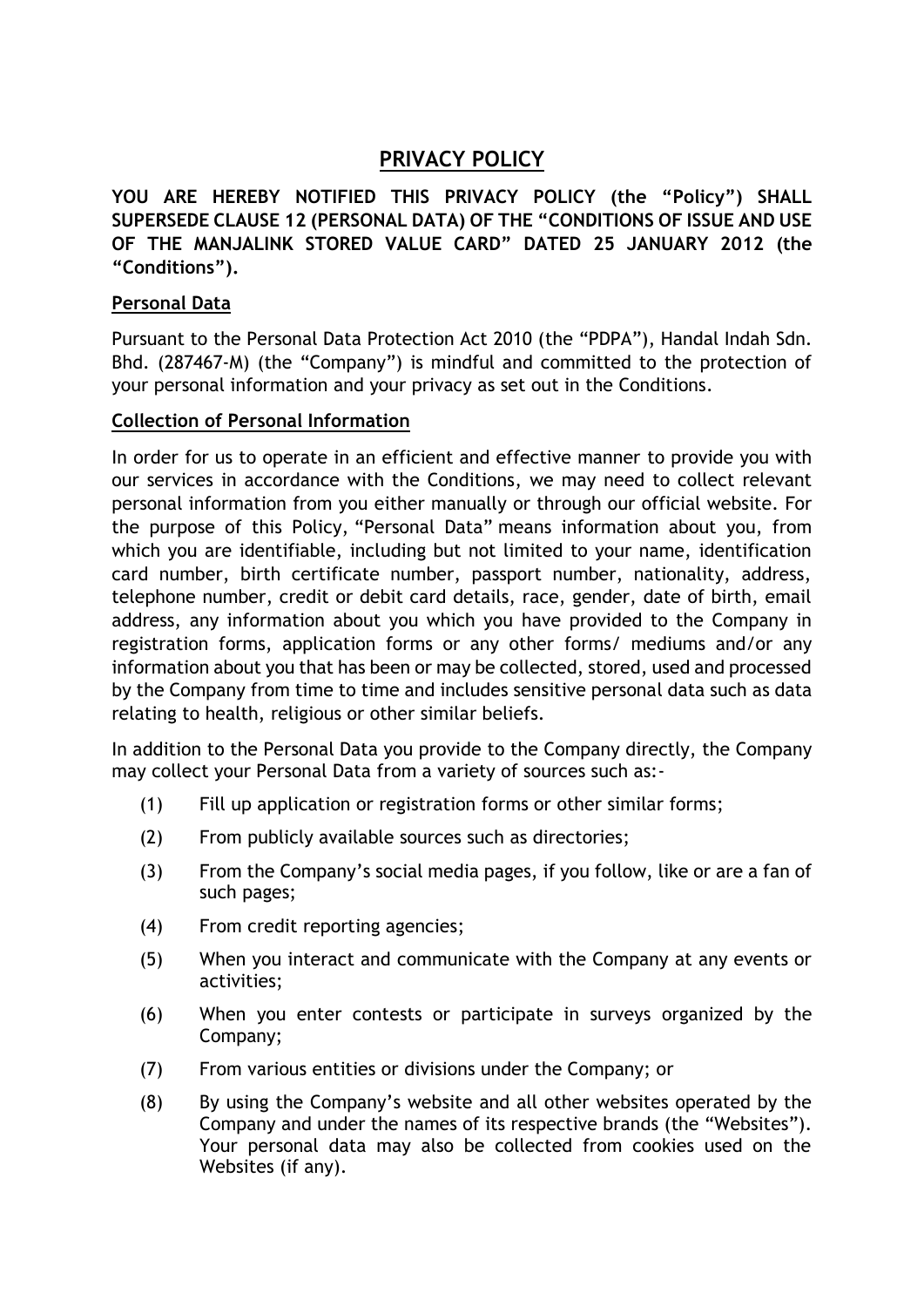# **Purposes of Processing**

You agree that all Personal Data collected and/or processed by the Company may include but not be limited to the following purposes ("the Purposes"):-

- (1) To perform the Company's obligations in respect of any contract entered into with you;
- (2) To provide you with any services pursuant to the Conditions;
- (3) To inform you of our services/ products;
- (4) For marketing and research purposes;
- (5) To process your participation in any events, promotions, activities, focus, groups, research, studies, contests, promotions, polls, surveys or any productions and to communicate with you regarding your attendance thereto;
- (6) To process, manage or verify your application for the services pursuant to the Conditions;
- (7) To validate and/or process payments pursuant to the Conditions;
- (8) To process any refunds, rebates and or charges pursuant to the Conditions;
- (9) To respond to questions, comments and feedback from you;
- (10) To communicate with you for any of the purposes listed herein;
- (11) For internal administrative purposes, such as auditing, data analysis, database records;
- (12) For purposes of detection, prevention and prosecution of crime;
- (13) For the Company to comply with its obligations under any laws and regulations imposed by the competent authorities;
- (14) To send you alerts, newsletters, updates, mailers, promotional materials, special privileges, festive greetings from the Company, its partners, advertisers and or sponsors;
- (15) To notify and invite you to events or activities organised by the Company, its partners, advertisers, and or sponsors;
- (16) Where you have requested to download and use the App (the "App") developed by the Company to be used in conjunction with the existing services/ products provided by the Company, to process your request, to deliver the App to you and to provide you a license for the use of the App;
- (17) To understand and analyses our sales as well as your needs and preferences;
- (18) To develop, enhance and provide services/ products to meet your needs;
- (19) For all other purposes incidental and associated with any the above.

# **Disclosure to Third Parties**

The Company may share your Personal Data amongst the companies within the Company's group of companies comprising the subsidiaries, associate companies and or jointly controlled entities of the holding company of the group ("the Group") and with the Company's and Group's agents, third party providers, contractors, developers, advertisers, partners, event companies, sponsors or any other parties duly authorized by the Company who may communicate with you for any reasons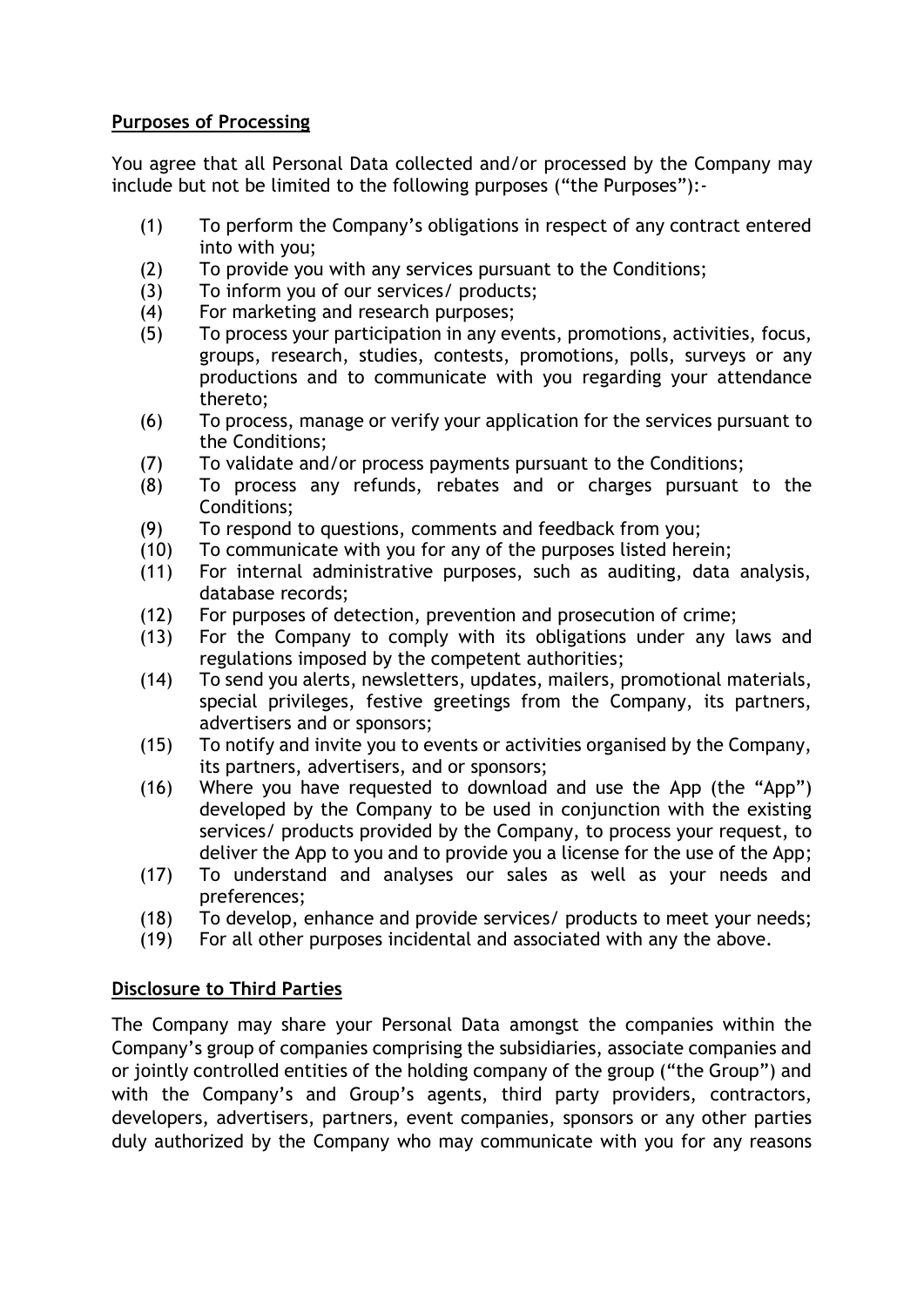whatsoever. In doing so, we will comply with all applicable laws, regulations and industry standards.

## **Acceptance and Acknowledgment**

By communicating with the Company or the Group, using the Company's services, purchasing products from the Company or by virtue of your engagement with the Company, you acknowledge that you have read and understood this Policy and agree and consent to the use, processing and transfer of your Personal Data by the Company as described in this Policy.

The Company shall have the right to modify, update or amend the terms of this Policy at any time by placing the updated Policy on the Websites. By continuing to communicate with the Company or the Group, by continuing to use the Company's services, purchasing products from the Company or by your continued engagement with Company following the modifications, updates or amendments to this Policy, such actions shall signify your acceptance of such modifications, updates or amendments.

### **Withdrawal of Consent**

Notwithstanding anything to the contrary, you may at any time withdraw your consent to the Company processing any Personal Data of yours or to any part or portion of the same by sending to the Company at the address set out below a written notice of withdrawal and within the period prescribed under the PDPA. The Company shall take all necessary measures to give effect to your withdrawal of consent, to the extent that such withdrawal does not conflict with any of the Company's other legal obligations.

If you do not wish to have your Personal Data shared with any other party, or if you do not wish to be solicited for products or services offered by the Company or any other third parties (the Company's partners, sponsors, etc.), kindly inform us in writing at the communication information as given below.

You shall, upon written request, be granted access to all Personal Data held or stored or processed by the Company. To avoid confusion, "access" for the purposes of this provision shall mean notification of such Personal Data of yours that is processed by or on behalf of the Company and to have a copy of such Personal Data communicated or conveyed to you in an intelligible form of the Company's choosing.

### **Correction of Personal Data**

You may at any time make a written request to the Company to correct any personal data of yours that is inaccurate, incomplete, misleading or out-of-date and the Company shall, upon receipt of your written request for correction(s), take all necessary measures to give effect to such correction(s).

Please direct any requests to withdraw consent or to request access and/or correction to any Personal Data as follows:

Attention : Customer Service